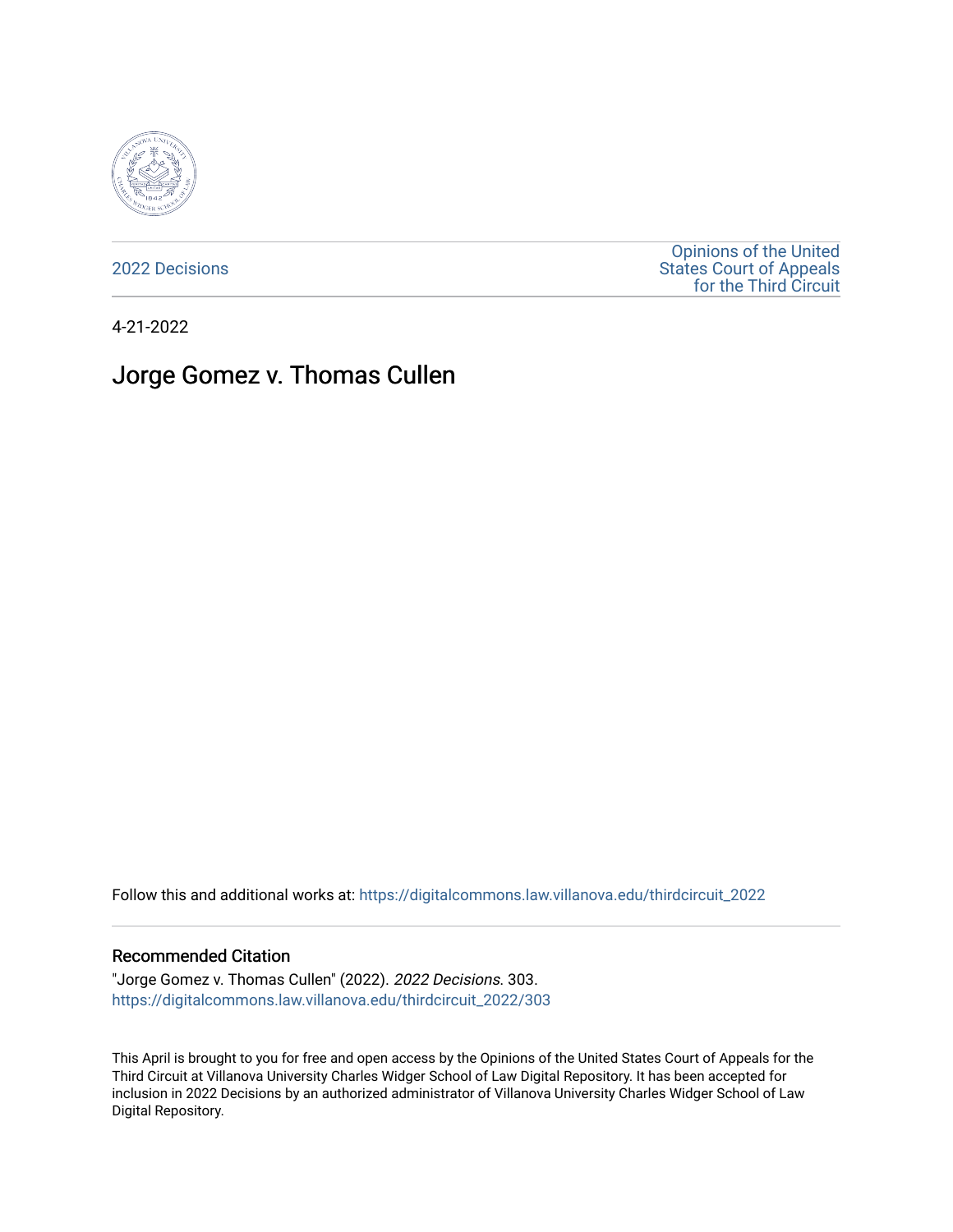#### DLD-092 **NOT PRECEDENTIAL**

## UNITED STATES COURT OF APPEALS FOR THE THIRD CIRCUIT

\_\_\_\_\_\_\_\_\_\_\_

No. 21-2776 \_\_\_\_\_\_\_\_\_\_\_

## JORGE GOMEZ, Appellant

v.

THOMAS CULLEN, D.O.; RYAN PARKYN, HSA; J. B. FOSTER, HSA; B. ZALNO; K. SORRELL; UNITED STATES OF AMERICA; JOHN DOE, FCI Ray Brook Food Service Administrator; GEORGE ROBINSON

\_\_\_\_\_\_\_\_\_\_\_\_\_\_\_\_\_\_\_\_\_\_\_\_\_\_\_\_\_\_\_\_\_\_\_\_

On Appeal from the United States District Court for the Middle District of Pennsylvania (D.C. Civil No. 1:20-cv-01637) District Judge: Honorable Yvette Kane

\_\_\_\_\_\_\_\_\_\_\_\_\_\_\_\_\_\_\_\_\_\_\_\_\_\_\_\_\_\_\_\_\_\_\_\_

Submitted for Possible Dismissal Due to a Jurisdictional Defect or Pursuant to 28 U.S.C. § 1915(e)(2)(B) or for Summary Action Pursuant to Third Circuit LAR 27.4 and I.O.P. 10.6 February 24, 2022 Before: KRAUSE, MATEY and PHIPPS, Circuit Judges

> (Opinion filed: April 21, 2022) \_\_\_\_\_\_\_\_\_

> > OPINION\* \_\_\_\_\_\_\_\_\_

PER CURIAM

<sup>\*</sup> This disposition is not an opinion of the full Court and pursuant to I.O.P. 5.7 does not constitute binding precedent.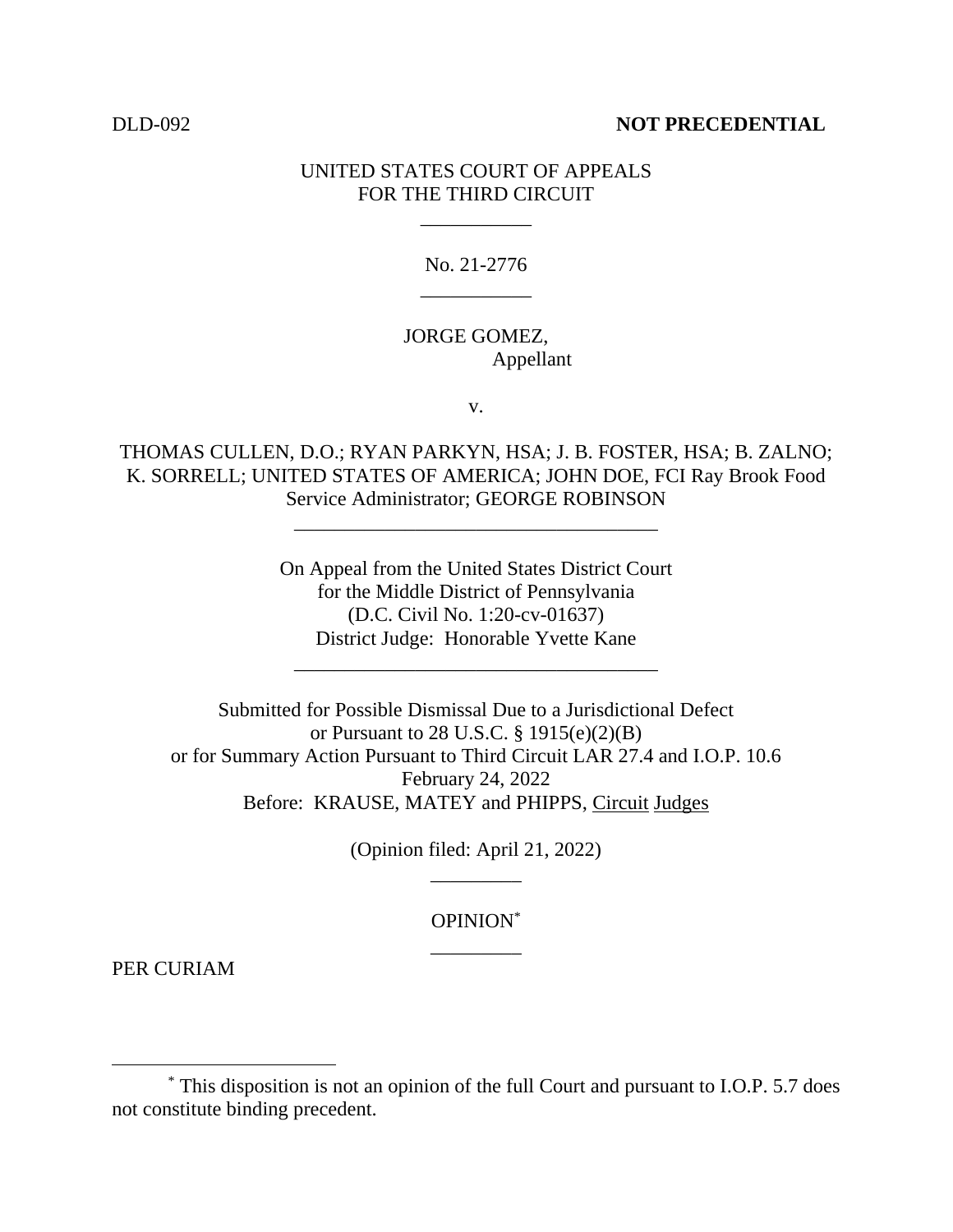Pro se appellant Jorge Gomez appeals from orders granting in part the defendants' motion for dismissal and summary judgment, denying his motion for appointment of counsel, and denying a motion for reconsideration. For the following reasons, we will summarily affirm the District Court's judgment. See 3d Cir. L.A.R. 27.4(a).

In 2020, Gomez filed a prison-civil rights action pursuant to Bivens v. Six Unknown Named Agents of Federal Bureau of Narcotics, 403 U.S. 388 (1971), and the Federal Tort Claims Act (FTCA). At the time, Gomez was an inmate at FCI Allenwood-Medium, located in Pennsylvania, and he filed his suit in the United States District Court for the Middle District of Pennsylvania. He alleged that he contracted gastrointestinal problems while he was housed at a previous institution, FCI Ray Brook in Essex County, New York, and that employees there and at Allenwood misdiagnosed and mistreated those medical conditions, causing him pain and making them worse.<sup>1</sup> Pertinent to this appeal—which addresses the Allenwood allegations only—Gomez alleged that he had been diagnosed with colitis, proctitis, and prostatitis, and he asserted that, after he was transferred to Allenwood from Ray Brook, defendants Dr. Cullen and Physician's Assistant Zalno did not adequately address his symptoms and should have prescribed other medication and a special diet. Gomez claimed that he told Assistant Health Services Administrator Parkyn about his dietary concerns in September 2018, but he did not receive a special diet until

<sup>&</sup>lt;sup>1</sup> Defendants T. Cullen, R. Parkyn, and B. Zalno were employed at FCI-Allenwood, and J.B. Foster, K. Sorrell, and George Robinson (whom the defendants identified to be the "FCI Ray Brook Food Service Administrator"/John Doe that plaintiff named in his lawsuit) were alleged to have worked at FCI-Ray Brook during the relevant times.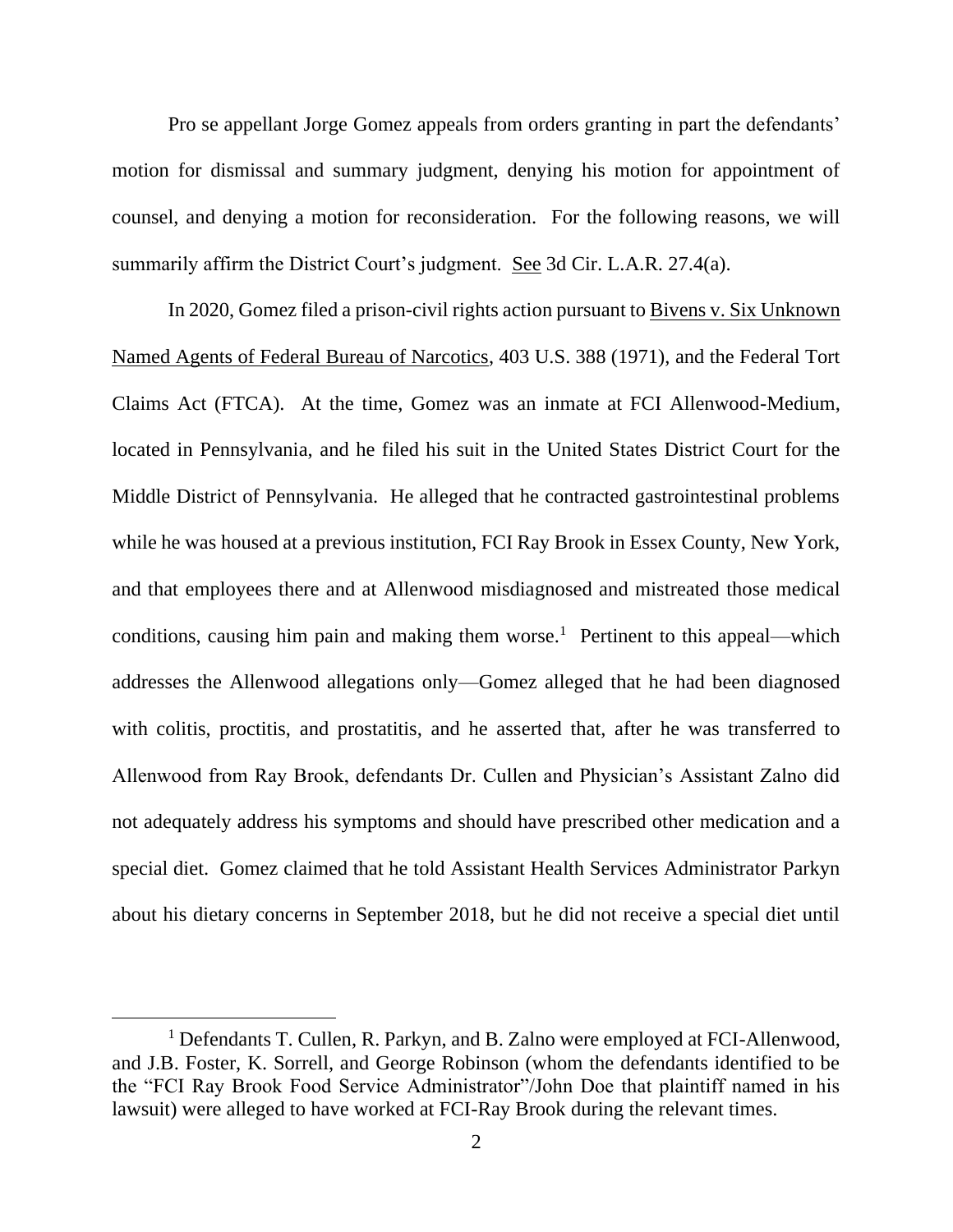February 2020. Gomez stated that Parkyn was otherwise responsible in a supervisory capacity.

After the plaintiff amended his complaint twice, the defendants filed a motion to dismiss and/or for summary judgment. In June 2021, the District Court granted the motion with respect to the Allenwood defendants and on the FTCA claim arising from alleged events at Allenwood. The District Court denied the motion with respect to the defendants from FCI Ray Brook and the FTCA ordinary negligence claim concerning events there, and it transferred those claims to the United States District Court for the Northern District of New York for further proceedings.<sup>2</sup> The District Court for the Middle District of Pennsylvania denied Gomez's motion for reconsideration. Gomez timely appealed to this Court. $3$ 

<sup>2</sup> Gomez does not challenge the transfer in this appeal.

<sup>&</sup>lt;sup>3</sup> We will not dismiss this appeal due to a possible jurisdictional defect for lack of a final order. See 28 U.S.C. § 1291 (providing that the courts of appeals have jurisdiction over appeals from final decisions of the district courts). While the District Court's June 7, 2021 ruling granted relief in part and denied it in part, we are satisfied that that judgment is final. Although it did not explicitly say so, the District Court demonstrated its intent to sever the non-final part after concluding that it had no jurisdiction over Ray Brook defendants or the FTCA claim concerning alleged events there and ordering it transferred. See District Court's Order 6/7/2021 (ECF No. 50). "A severed claim proceeds as a discrete suit and results in its own final judgment from which an appeal may be taken." U.S. ex rel. LaCorte v. SmithKline Beecham Clinical Lab'ys, Inc., 149 F.3d 227, 231 n.3 (3d Cir. 1998); see also Gaffney v. Riverboat Servs. of Ind., Inc., 451 F.3d 424, 441 (7th Cir. 2006) ("Rule 21 severance creates two discrete, independent actions, which then proceed as separate suits for the purpose of finality and appealability."). The District Court entered judgment with respect to the Allenwood defendants and claims and has closed the case. See ECF Nos. 50, 51, & 59.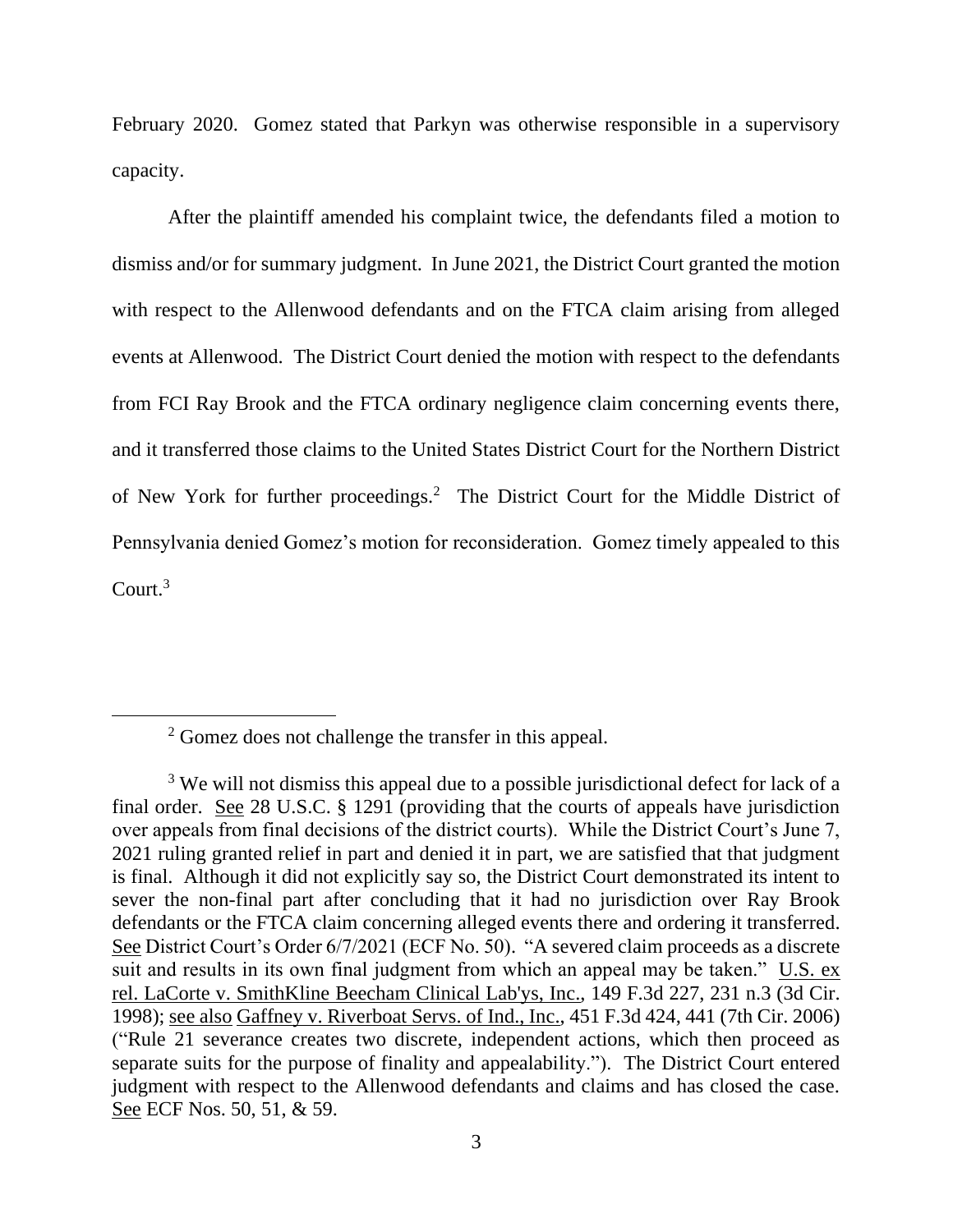We have appellate jurisdiction under 28 U.S.C. § 1291. We exercise plenary review over a district court's order granting a motion to dismiss. See Burtch v. Milberg Factors, Inc., 662 F.3d 212, 220 (3d Cir. 2011). Likewise, we exercise plenary review over an order granting summary judgment and will affirm if there is "no genuine issue of any material fact and the movant is entitled to judgment as a matter of law." Wiest v. Tyco Elecs. Corp., 812 F.3d 319, 28 (3d Cir. 2016) (citing Fed. R. Civ. P. 56). We will summarily affirm the District Court's judgment because this appeal presents no substantial question. Murray v. Bledsoe, 650 F.3d 246, 247 (3d Cir. 2011) (per curiam).

We agree with the District Court that Gomez's claims against Cullen, Parkyn, and Zelno in their official capacities are barred by sovereign immunity. See Corr. Servs. Corp. v. Malesko, 534 U.S. 61, 72 (2001). Zelno was further protected from claims lodged against her in her individual capacity by statute, 42 U.S.C. § 233(a). See Hui v. Castaneda, 559 U.S. 799, 805-06 (2010) (explaining that members of the Public Health Service are immune from Bivens claims arising out of the performance of medical functions within the scope of their employment). Dismissal of these claims for lack of subject matter jurisdiction was therefore appropriate.

We also agree that Gomez's second amended complaint did not allege a viable Eighth Amendment claim against Parkyn in his individual capacity, and it, too, was properly dismissed. See D. Ct. Memorandum 6/7/21, at 19-21. Gomez argued that he should have received a special diet sooner than February 2020 (when one was made available) because Gomez told Parkyn in September 2018 that he had difficulties eating spicy food due to colitis. ECF No. 17 at 10-11. According to Gomez, Parkyn responded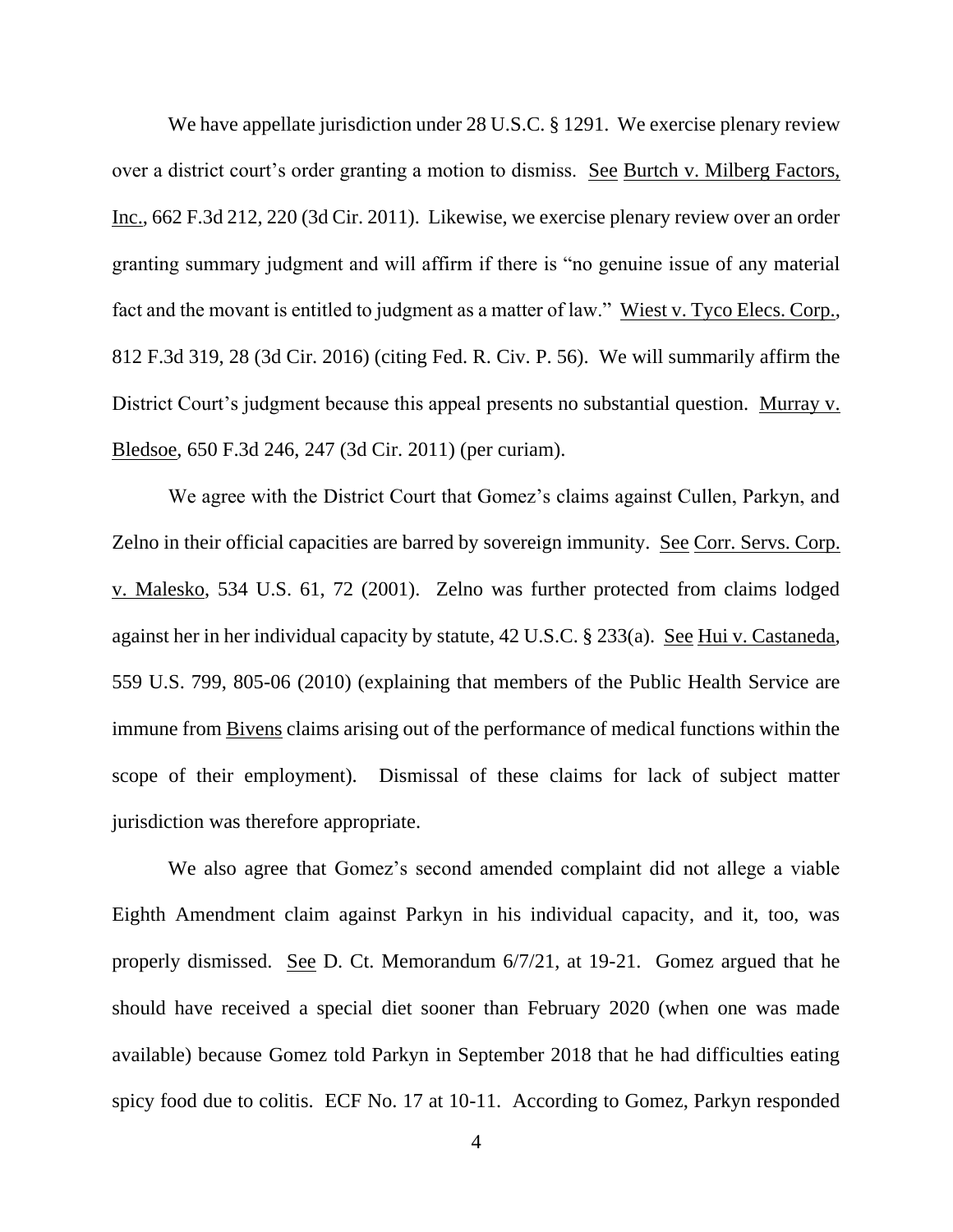that he had consulted with Cullen and learned that Gomez's colonoscopy (performed after Gomez's arrival at Allenwood) had not indicated colitis. Id. Gomez's claim here falls short of alleging that Parkyn had personal knowledge of a serious medical need and that he deliberately ignored a substantial risk to Gomez's health. See Pearson v. Prison Health Serv., 850 F.3d 526, 534 (3d Cir. 2017) (explaining that prison officials can be deliberately indifferent to serious medical needs by "intentionally denying or delaying access to medical care or interfering with the treatment once prescribed"). Nor did Gomez state a viable supervisory liability theory because he did not allege that Parkyn had any reason to believe that the medical personnel were failing to address medical conditions or mistreating Gomez. See Spruill v. Gillis, 372 F.3d 218, 236 (3d Cir. 2004).

We further concur in the District Court's award of summary judgment to Cullen on the Eighth Amendment claim and to the United States on the FTCA claim. For a successful Eighth Amendment claim, a plaintiff must make: "(1) a subjective showing that the defendants were deliberately indifferent to his or her medical needs and (2) an objective showing that those needs were serious." Pearson, 850 F.3d at 534 (internal quotation marks omitted) (citation omitted). As detailed by the District Court, Cullen provided care and arranged for various follow-up tests and assessments as well as consultations with specialists. See D. Ct. Memorandum 6/7/2021, at 21-23. Gomez's disagreement with the course of treatment or his speculation as to what might have helped his condition is insufficient to support an Eighth Amendment deliberate indifference claim. See Monmouth Cty. Corr. Inst. Inmates v. Lanzaro, 834 F.2d 326, 346 (3d Cir. 1987).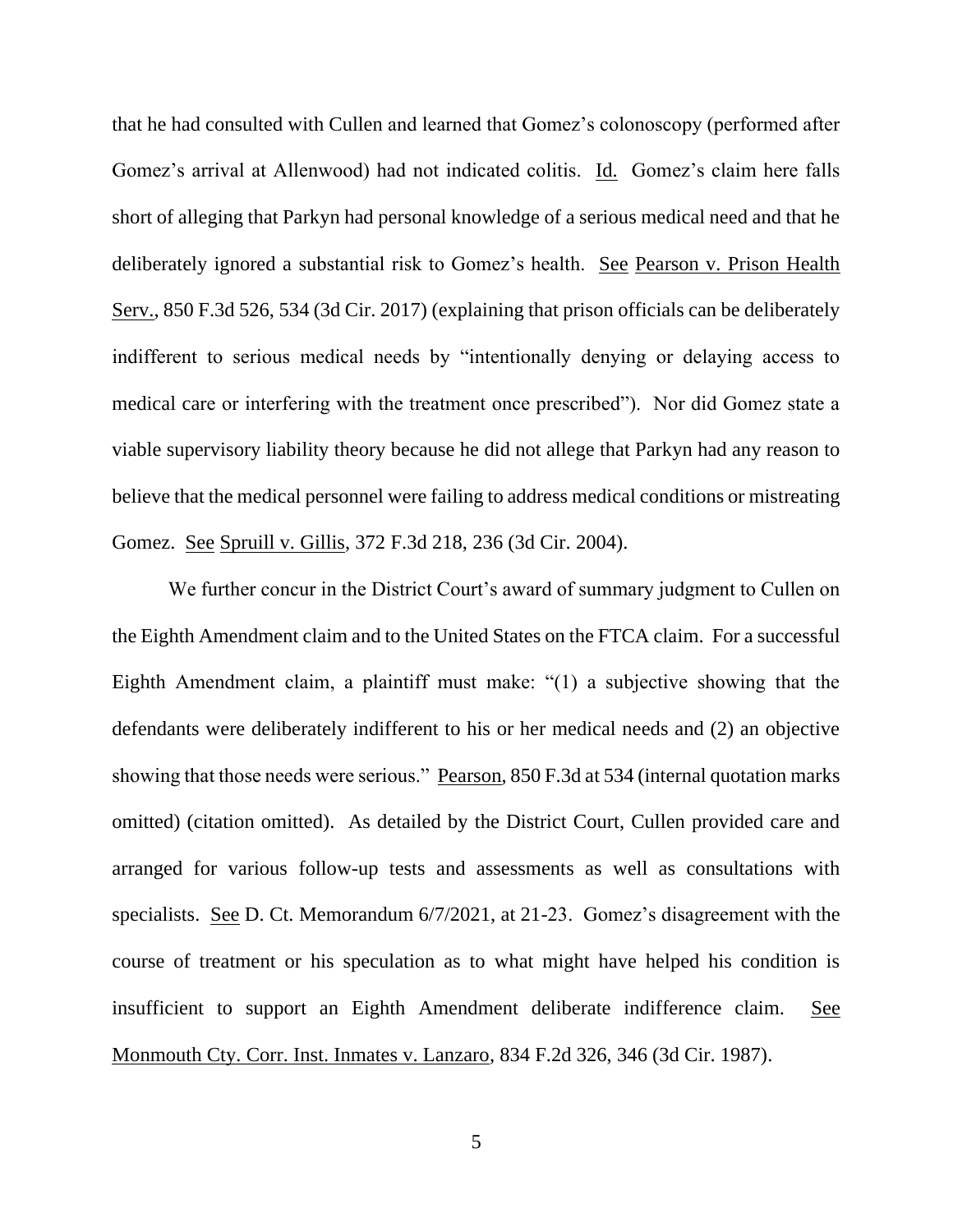The District Court also properly granted summary judgment to the United States on Gomez's FTCA claim. This claim—based on an alleged failure to diagnose and treat his medical conditions—is governed by Pennsylvania tort law for medical negligence.<sup>4</sup> And, although Gomez filed a certification stating that expert witness testimony would not be necessary to support his claim, we disagree. See Hightower-Warren v. Silk, 698 A.2d 52, 54 & n.1 (explaining that, to state a prima facie cause of action in Pennsylvania for medical negligence, a plaintiff must provide a medical expert to testify to the elements of duty, breach, and causation unless the matter is so simple or lack of skill is obvious to nonprofessional persons). We note that, in response to the motion for summary judgment, Gomez continued to insist that no expert would be necessary instead of indicating that he planned to provide such evidence. ECF No. 46 at 13-15.

On appeal, Gomez argues that the District Court erred by finding that his statement of facts did not comply with Middle District of Pennsylvania Local Rule 56.1, and that the Court should have used his statement as the operative facts. See id. (providing that nonmoving party must submit "a separate, short and concise statement of material facts responding to the numbered paragraphs" of the moving party's statement, and must include references to the record in support). We have noted in the past that it is within the district court's purview to mete out appropriate penalties when a party has not complied with a local rule. See Weitzner v .Sanofi Pasteur Inc., 909 F.3d 604, 613-14 (3d Cir. 2018)

<sup>&</sup>lt;sup>4</sup> We agree that, in light of the allegations that Gomez made regarding alleged events at Allenwood, the medical negligence standard, rather than one for ordinary negligence, applied.